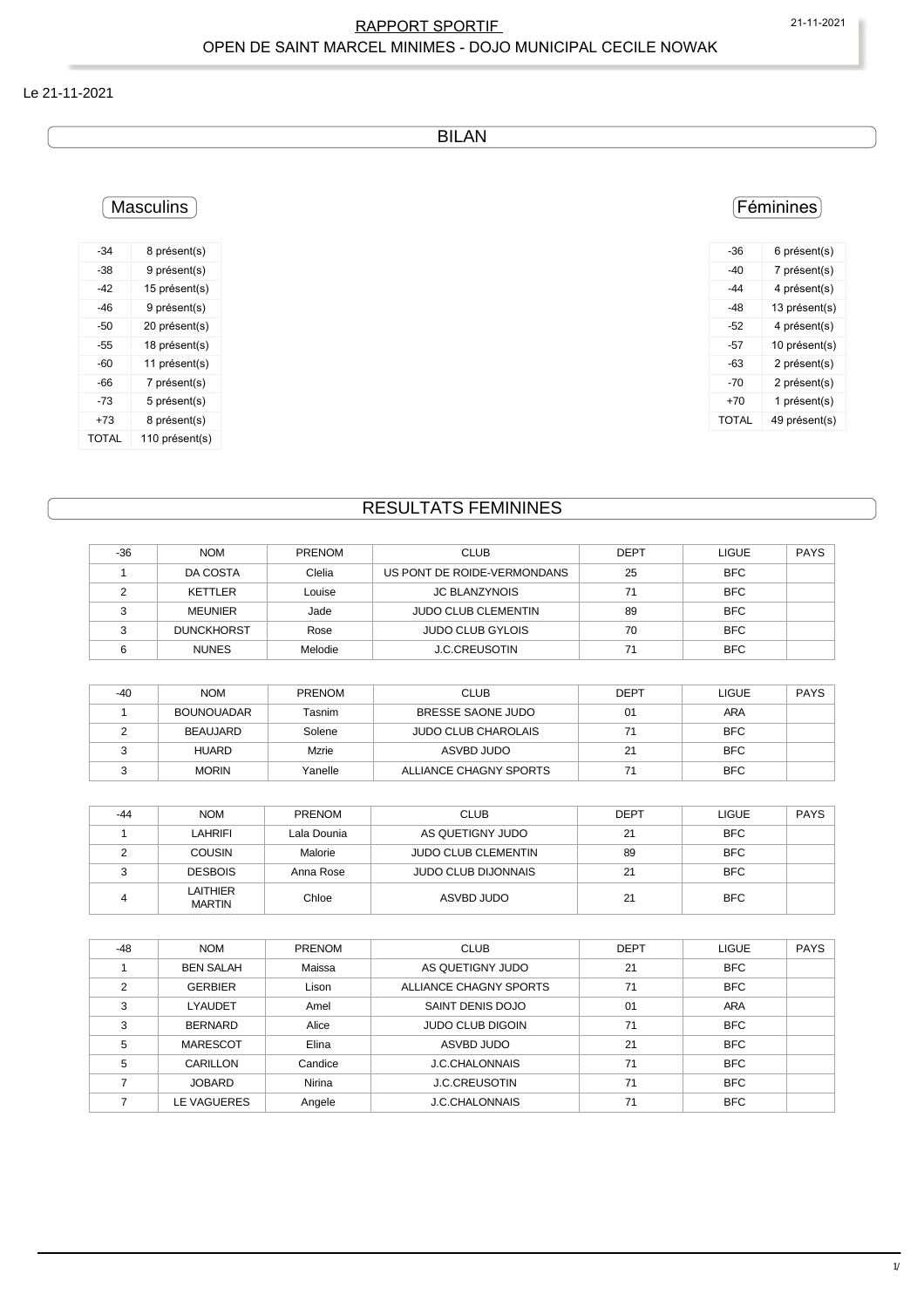#### RAPPORT SPORTIF 21-11-2021 OPEN DE SAINT MARCEL MINIMES - DOJO MUNICIPAL CECILE NOWAK

| $-52$ | <b>NOM</b>          | <b>PRENOM</b> | <b>CLUB</b>            | <b>DEPT</b> | LIGUE      | <b>PAYS</b> |
|-------|---------------------|---------------|------------------------|-------------|------------|-------------|
|       | REVEILLON           | Andrea        | JUDO CLUB BELLENEUVE   | 21          | <b>BFC</b> |             |
|       | <b>PERRIN</b>       | Janelle       | JUDO 39                | 39          | <b>BFC</b> |             |
|       | EL HABIB<br>DARGERE | Habiba        | BRESSE SAONE JUDO      | 01          | ARA        |             |
|       | LACHAL              | Eugenie       | JUDO CLUB DE ROCHEFORT | 39          | <b>BFC</b> |             |

| $-57$ | <b>NOM</b>                    | <b>PRENOM</b> | <b>CLUB</b>             | <b>DEPT</b> | <b>LIGUE</b> | <b>PAYS</b> |
|-------|-------------------------------|---------------|-------------------------|-------------|--------------|-------------|
|       | MESSAUX                       | Leane         | <b>J.C.DECIZOIS</b>     | 58          | <b>BFC</b>   |             |
|       | SOUSA SILVA<br><b>ESTEVES</b> | Laura         | <b>JURA SUD JUDO</b>    | 39          | <b>BFC</b>   |             |
| ົ     | <b>AVENET</b>                 | Piriha        | ALC LONGVIC JUDO        | 21          | <b>BFC</b>   |             |
| ົ     | <b>POCTHIER</b>               | Mathilde      | <b>JUDO CLUB GYLOIS</b> | 70          | <b>BFC</b>   |             |
| 5     | BATHIARD                      | Lisa          | FOOT C GUEUGNONNAIS     | 71          | <b>BFC</b>   |             |
|       | <b>KERROUM</b>                | Marwa         | ASC JUDO ST APOLLINAIRE | 21          | <b>BFC</b>   |             |

| $-63$ | <b>NOM</b>    | <b>PRENOM</b> | CLUB                       | DEPT | _IGUE      | <b>PAYS</b> |
|-------|---------------|---------------|----------------------------|------|------------|-------------|
|       | <b>GUIRAL</b> | Emma          | ECULLY ARTS MARTIAUX       | 69   | ARA        |             |
|       | BERTOUX       | Maelle        | <b>JUDO CLUB CLEMENTIN</b> | 89   | <b>BFC</b> |             |

| $-70$ | <b>NOM</b>   | <b>PRENOM</b> | <b>CLUB</b>         | DEPT | LIGUE      | <b>PAYS</b> |
|-------|--------------|---------------|---------------------|------|------------|-------------|
|       | <b>BEGON</b> | Elise         | JURA SUD JUDO       | 39   | <b>BFC</b> |             |
|       | ZAAMI        | Jenna         | FOOT.C.GUEUGNONNAIS |      | <b>BFC</b> |             |

| 70 | <b>NOM</b> | <b>PRENOM</b> | <b>CLUB</b>                           | <b>DEDT</b><br>ᄕ | LIGUE      | DAYC<br><b>AI</b> |
|----|------------|---------------|---------------------------------------|------------------|------------|-------------------|
|    | ---<br>___ | /alentine     | <b>OTIN</b><br>$\overline{16}$<br>--- | -                | <b>BFC</b> |                   |

### RESULTATS MASCULINS

| $-34$ | <b>NOM</b>       | <b>PRENOM</b> | <b>CLUB</b>                       | <b>DEPT</b> | <b>LIGUE</b> | <b>PAYS</b> |
|-------|------------------|---------------|-----------------------------------|-------------|--------------|-------------|
|       | CAPAO            | Mael          | JUDO CLUB DE MARSANNAY LA<br>COTE | 21          | <b>BFC</b>   |             |
|       | <b>FOUILLOT</b>  | Malo          | <b>JUDO CLUB GYLOIS</b>           | 70          | <b>BFC</b>   |             |
|       | <b>PONCET</b>    | Alexandre     | AVENIR JUDO BASSIN LEDONIEN       | 39          | <b>BFC</b>   |             |
|       | <b>GUENEBAUT</b> | Adam          | EC.JUDO BEAUNOISE                 | 21          | <b>BFC</b>   |             |

| $-38$ | <b>NOM</b>                    | <b>PRENOM</b> | <b>CLUB</b>                          | <b>DEPT</b> | <b>LIGUE</b> | <b>PAYS</b> |
|-------|-------------------------------|---------------|--------------------------------------|-------------|--------------|-------------|
|       | <b>MICHEL</b>                 | Louis         | ASVBD JUDO                           | 21          | <b>BFC</b>   |             |
| ◠     | <b>BRION</b>                  | Sacha         | <b>J C PIERREFONTAINE LES VARANS</b> | 25          | <b>BFC</b>   |             |
| ∘     | <b>HUARD</b>                  | Adam          | <b>JUDO CLUB CLEMENTIN</b>           | 89          | <b>BFC</b>   |             |
| ົ     | REBILLET-<br><b>GIBASSIER</b> | Louis         | <b>BUDOKAN CHALONNAIS</b>            | 71          | <b>BFC</b>   |             |
|       | <b>KAPPS</b>                  | Timothee      | DOJO ANSHIN ARTS MARTIAUX            | 69          | <b>ARA</b>   |             |
| 5     | <b>GERMANN</b>                | Valentin      | JUDO CLUB DE MARSANNAY LA<br>COTE    | 21          | <b>BFC</b>   |             |

| $-42$ | <b>NOM</b>        | PRENOM      | <b>CLUB</b>                  | <b>DEPT</b> | <b>LIGUE</b> | <b>PAYS</b> |
|-------|-------------------|-------------|------------------------------|-------------|--------------|-------------|
|       | <b>KOZINIY</b>    | Christopher | <b>EC.JUDO BEAUNOISE</b>     | 21          | <b>BFC</b>   |             |
| 2     | <b>APFFEL</b>     | Viktor      | <b>JUDO CLUB AUTUNOIS</b>    | 71          | <b>BFC</b>   |             |
| 3     | <b>KEMPF</b>      | Corentin    | <b>JUDO FONTAINOIS</b>       | 21          | <b>BFC</b>   |             |
| 3     | <b>MANDRIN</b>    | Matteo      | BRESSE SAONE JUDO            | 01          | <b>ARA</b>   |             |
| 5     | HANDA-<br>GAGNARD | Paul-Isamu  | <b>JUDO CLUB DIJONNAIS</b>   | 21          | <b>BFC</b>   |             |
| 5     | CHAILLOU          | Hideki      | <b>JC SEMUR EN AUXOIS</b>    | 21          | <b>BFC</b>   |             |
|       | <b>LION</b>       | Nathan      | <b>J.C.CREUSOTIN</b>         | 71          | <b>BFC</b>   |             |
|       | <b>RENAUD</b>     | Axel        | SHO BU KAI REGIONAL MONTBARD | 21          | <b>BFC</b>   |             |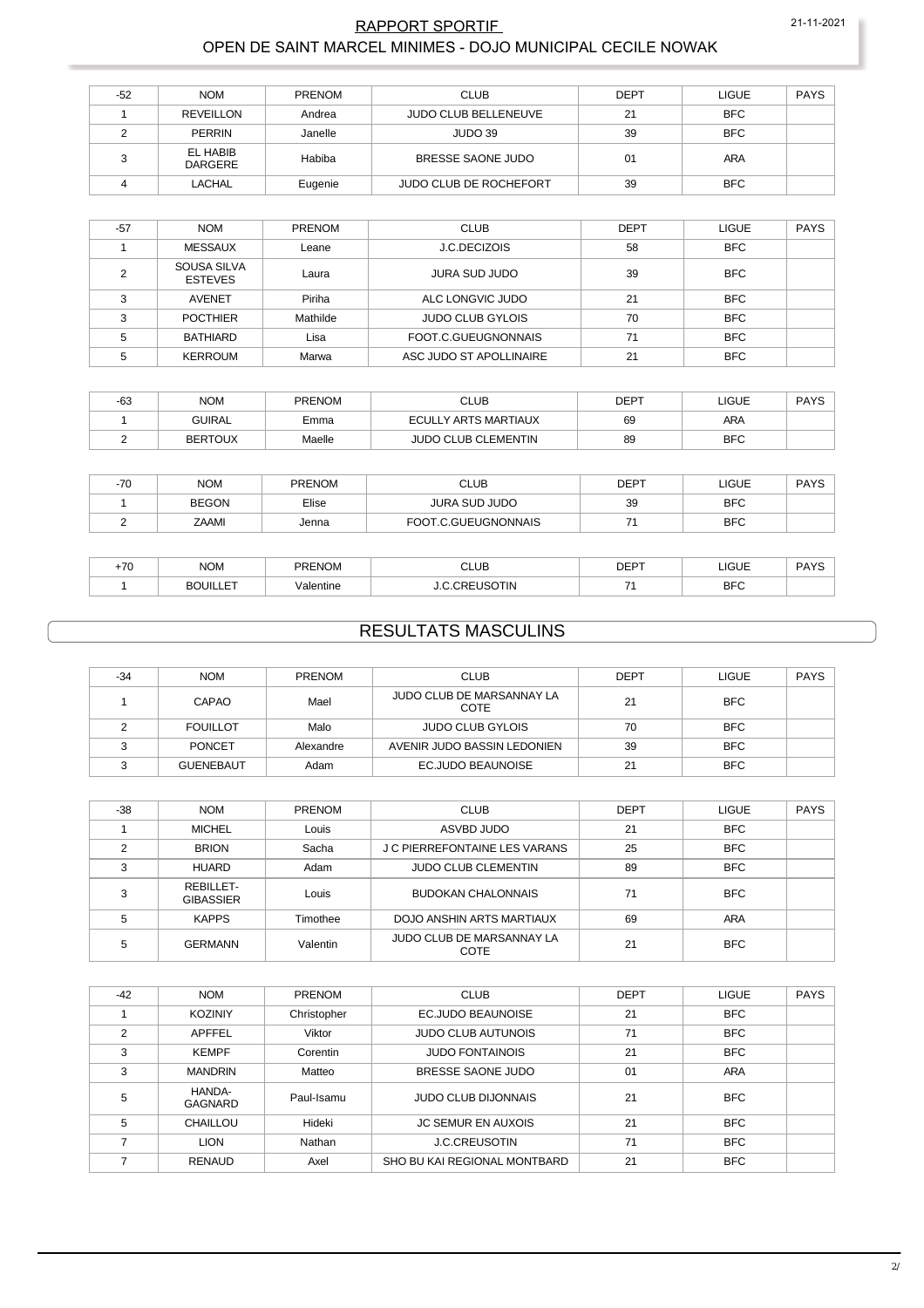# OPEN DE SAINT MARCEL MINIMES - DOJO MUNICIPAL CECILE NOWAK

| $-46$ | <b>NOM</b>          | <b>PRENOM</b> | <b>CLUB</b>                | <b>DEPT</b> | <b>LIGUE</b> | <b>PAYS</b> |
|-------|---------------------|---------------|----------------------------|-------------|--------------|-------------|
|       | <b>HEMARD</b>       | Evan          | <b>JUDO CLUB CLEMENTIN</b> | 89          | <b>BFC</b>   |             |
| C     | VERGNOL             | Quentin       | <b>JUDO CLUB CLEMENTIN</b> | 89          | <b>BFC</b>   |             |
| C     | <b>FRANKELSTEIN</b> | Adrien        | <b>JC SEMUR EN AUXOIS</b>  | 21          | <b>BFC</b>   |             |
| 3     | <b>CAMERINI</b>     | Matthias      | <b>JUDO FONTAINOIS</b>     | 21          | <b>BFC</b>   |             |
| 5     | QUILLE              | Teophane      | ETUZ CUSSEY JUDO           | 70          | <b>BFC</b>   |             |
| 5     | <b>TERRIER</b>      | Kerwan        | <b>BUDOKAN CHALONNAIS</b>  | 71          | <b>BFC</b>   |             |
|       | DE ABREU            | Diego         | ALLIANCE DOJO 71           | 71          | <b>BFC</b>   |             |

| $-50$ | <b>NOM</b>      | <b>PRENOM</b> | <b>CLUB</b>                   | <b>DEPT</b> | <b>LIGUE</b> | <b>PAYS</b> |
|-------|-----------------|---------------|-------------------------------|-------------|--------------|-------------|
|       | <b>HEINTZ</b>   | Louis         | <b>JUDO CLUB CLEMENTIN</b>    | 89          | <b>BFC</b>   |             |
|       | <b>GELETA</b>   | Maxime        | MACON JUDO                    | 71          | <b>BFC</b>   |             |
|       | <b>CABRITA</b>  | Timeo         | F.R SAULON LA CHAPELLE SECT J | 21          | <b>BFC</b>   |             |
|       | <b>DOURIAUD</b> | Thomas        | MACON JUDO                    | 71          | <b>BFC</b>   |             |
| 5     | GIRARD-WERNER   | Liam          | <b>JC SEMUR EN AUXOIS</b>     | 21          | <b>BFC</b>   |             |
| 5     | <b>TITOUAN</b>  | Jean Pierre   | C.L.E.S.CHEVIGNY ST SAUVEUR   | 21          | <b>BFC</b>   |             |
|       | LOUAER          | Yanis         | ALLIANCE DOJO 71              | 71          | <b>BFC</b>   |             |
|       | PUECHBROUSSOUX  | Nathan        | <b>JUDO CLUB CLEMENTIN</b>    | 89          | <b>BFC</b>   |             |

|                         |                            |               | <b>RAPPORT SPORTIF</b>                                     |             |              | 21-11-2021  |
|-------------------------|----------------------------|---------------|------------------------------------------------------------|-------------|--------------|-------------|
|                         |                            |               | OPEN DE SAINT MARCEL MINIMES - DOJO MUNICIPAL CECILE NOWAK |             |              |             |
|                         |                            |               |                                                            |             |              |             |
| $-46$                   | <b>NOM</b>                 | <b>PRENOM</b> | <b>CLUB</b>                                                | <b>DEPT</b> | <b>LIGUE</b> | <b>PAYS</b> |
| $\mathbf{1}$            | <b>HEMARD</b>              | Evan          | <b>JUDO CLUB CLEMENTIN</b>                                 | 89          | <b>BFC</b>   |             |
| $\overline{\mathbf{c}}$ | <b>VERGNOL</b>             | Quentin       | JUDO CLUB CLEMENTIN                                        | 89          | <b>BFC</b>   |             |
| 3                       | <b>FRANKELSTEIN</b>        | Adrien        | <b>JC SEMUR EN AUXOIS</b>                                  | 21          | <b>BFC</b>   |             |
| 3                       | <b>CAMERINI</b>            | Matthias      | <b>JUDO FONTAINOIS</b>                                     | 21          | <b>BFC</b>   |             |
| 5                       | QUILLE                     | Teophane      | ETUZ CUSSEY JUDO                                           | 70          | <b>BFC</b>   |             |
| 5                       | <b>TERRIER</b>             | Kerwan        | <b>BUDOKAN CHALONNAIS</b>                                  | 71          | <b>BFC</b>   |             |
| $\overline{7}$          | DE ABREU                   | Diego         | ALLIANCE DOJO 71                                           | 71          | <b>BFC</b>   |             |
| $-50$                   | <b>NOM</b>                 | <b>PRENOM</b> | <b>CLUB</b>                                                | <b>DEPT</b> | <b>LIGUE</b> | <b>PAYS</b> |
| $\mathbf{1}$            | <b>HEINTZ</b>              | Louis         | JUDO CLUB CLEMENTIN                                        | 89          | <b>BFC</b>   |             |
| $\overline{2}$          | <b>GELETA</b>              | Maxime        | <b>MACON JUDO</b>                                          | 71          | <b>BFC</b>   |             |
| 3                       | <b>CABRITA</b>             | Timeo         | F.R SAULON LA CHAPELLE SECT J                              | 21          | <b>BFC</b>   |             |
| 3                       | <b>DOURIAUD</b>            | Thomas        | <b>MACON JUDO</b>                                          | 71          | <b>BFC</b>   |             |
| 5                       | GIRARD-WERNER              | Liam          | <b>JC SEMUR EN AUXOIS</b>                                  | 21          | <b>BFC</b>   |             |
| 5                       | <b>TITOUAN</b>             | Jean Pierre   | C.L.E.S.CHEVIGNY ST SAUVEUR                                | 21          | <b>BFC</b>   |             |
| $\overline{7}$          | <b>LOUAER</b>              | Yanis         | <b>ALLIANCE DOJO 71</b>                                    | 71          | <b>BFC</b>   |             |
| $\overline{7}$          | <b>PUECHBROUSSOUX</b>      | Nathan        | <b>JUDO CLUB CLEMENTIN</b>                                 | 89          | <b>BFC</b>   |             |
|                         |                            |               |                                                            |             |              |             |
| $-55$                   | <b>NOM</b>                 | <b>PRENOM</b> | <b>CLUB</b>                                                | <b>DEPT</b> | <b>LIGUE</b> | <b>PAYS</b> |
| $\mathbf{1}$            | <b>LAZRAK</b>              | Younes        | AUXR_JUDO                                                  | 89          | <b>BFC</b>   |             |
| 2                       | <b>MIGOT</b>               | Emeric        | AVENIR JUDO BASSIN LEDONIEN                                | 39          | <b>BFC</b>   |             |
| 3                       | <b>BOINON</b>              | Axel          | <b>JUDO CLUB COUSANCOIS</b>                                | 39          | <b>BFC</b>   |             |
| 3                       | RAVATEL REY                | Robin         | A.S.LAGNIEU                                                | 01          | ARA          |             |
| 5                       | VAN DER<br><b>VREKEN</b>   | Hugo          | JUDO CLUB CLEMENTIN                                        | 89          | BFC          |             |
| 5                       | <b>CABARET</b>             | Yanis         | AS QUETIGNY JUDO                                           | 21          | BFC          |             |
| 7                       | VANDAELE                   | Joshua        | ALLIANCE DOJO 71                                           | 71          | <b>BFC</b>   |             |
| $\overline{7}$          | <b>GIRARDOT</b>            | Quentin       | <b>J.C.ST MARCEL</b>                                       | 71          | <b>BFC</b>   |             |
|                         |                            |               |                                                            |             |              |             |
| -60                     | <b>NOM</b>                 | <b>PRENOM</b> | <b>CLUB</b>                                                | <b>DEPT</b> | LIGUE        | <b>PAYS</b> |
| $\mathbf{1}$            | VAN DER<br><b>VREKEN</b>   | Camille       | JUDO CLUB CLEMENTIN                                        | 89          | <b>BFC</b>   |             |
| 2                       | PELEN                      | Pacome        | AVENIR JUDO BASSIN LEDONIEN                                | 39          | <b>BFC</b>   |             |
| 3                       | <b>ELASSRI</b>             | Ademe         | AUXR_JUDO                                                  | 89          | <b>BFC</b>   |             |
| 3                       | <b>BERBIGET</b>            | Matthieu      | <b>J.C.CHALONNAIS</b>                                      | 71          | <b>BFC</b>   |             |
| 5                       | PERIN                      | Rudy          | A.S.LAGNIEU                                                | 01          | ARA          |             |
| 5                       | <b>WEIS</b>                | Anthon        | ALLIANCE DOJO 71                                           | 71          | <b>BFC</b>   |             |
|                         |                            |               |                                                            |             |              |             |
| -66                     | <b>NOM</b>                 | <b>PRENOM</b> | <b>CLUB</b>                                                | <b>DEPT</b> | <b>LIGUE</b> | <b>PAYS</b> |
| $\mathbf{1}$            | <b>BITONTI</b>             | Noe           | <b>JC SEMUR EN AUXOIS</b>                                  | 21          | <b>BFC</b>   |             |
| 2                       | <b>BUORO</b>               | Arthur        | ASVBD JUDO                                                 | 21          | <b>BFC</b>   |             |
| 3                       | <b>SPINOUX</b><br>SOBIERAJ | Jolan         | <b>J.C.ST MARCEL</b>                                       | 71          | BFC          |             |
| 3                       | DENIEL                     | Gwendal       | JUDO CLUB CLEMENTIN                                        | 89          | <b>BFC</b>   |             |
|                         |                            |               |                                                            |             |              |             |
| $-73$                   | <b>NOM</b>                 | PRENOM        | <b>CLUB</b>                                                | <b>DEPT</b> | <b>LIGUE</b> | <b>PAYS</b> |
| 1                       | MARECHAL                   | Ismael        | AVENIR JUDO BASSIN LEDONIEN                                | 39          | <b>BFC</b>   |             |
| 2                       | <b>LECRIVAIN</b>           | Thomas        | ASVBD JUDO                                                 | 21          | <b>BFC</b>   |             |
| 3                       | <b>SARICAY</b>             | Ramazan       | JURA SUD JUDO                                              | 39          | <b>BFC</b>   |             |
| 4                       | <b>ROLLOT</b>              | Romain        | <b>JUDO CLUB GYLOIS</b>                                    | 70          | <b>BFC</b>   |             |
| 5                       | <b>JEUDY</b>               | Tom           | <b>JUDO CLUB GYLOIS</b>                                    | 70          | <b>BFC</b>   |             |
|                         |                            |               |                                                            |             |              |             |
| $+73$                   | <b>NOM</b>                 | <b>PRENOM</b> | <b>CLUB</b>                                                | <b>DEPT</b> | <b>LIGUE</b> | <b>PAYS</b> |
| 1                       | <b>ELUARD</b>              | Aaron         | JUDO DOJO DE BOURGOGNE                                     | 21          | <b>BFC</b>   |             |
| 2                       | SABIH                      | Zacky         | <b>J.C.CHALONNAIS</b>                                      | 71          | <b>BFC</b>   |             |
| 3                       | <b>SAUNIER</b>             | Thomas        | ALLIANCE DOJO 71                                           | 71          | <b>BFC</b>   |             |
| 3                       | SOLOMONYAN                 | Daniel        | <b>J.C.CHALONNAIS</b>                                      | 71          | <b>BFC</b>   |             |

| $-60$ | <b>NOM</b>               | PRENOM   | <b>CLUB</b>                 | <b>DEPT</b> | <b>LIGUE</b> | <b>PAYS</b> |
|-------|--------------------------|----------|-----------------------------|-------------|--------------|-------------|
|       | VAN DER<br><b>VREKEN</b> | Camille  | <b>JUDO CLUB CLEMENTIN</b>  | 89          | <b>BFC</b>   |             |
|       | PELEN                    | Pacome   | AVENIR JUDO BASSIN LEDONIEN | 39          | <b>BFC</b>   |             |
| ົ     | <b>ELASSRI</b>           | Ademe    | AUXR JUDO                   | 89          | <b>BFC</b>   |             |
| ົ     | <b>BERBIGET</b>          | Matthieu | <b>J.C.CHALONNAIS</b>       | 71          | <b>BFC</b>   |             |
|       | <b>PERIN</b>             | Rudy     | A.S.LAGNIEU                 | 01          | <b>ARA</b>   |             |
|       | WEIS                     | Anthon   | ALLIANCE DOJO 71            | 71          | <b>BFC</b>   |             |

| $-66$ | <b>NOM</b>                        | <b>PRENOM</b> | <b>CLUB</b>                | <b>DEPT</b> | <b>LIGUE</b> | <b>PAYS</b> |
|-------|-----------------------------------|---------------|----------------------------|-------------|--------------|-------------|
|       | <b>BITONTI</b>                    | Noe           | <b>JC SEMUR EN AUXOIS</b>  | 21          | <b>BFC</b>   |             |
|       | <b>BUORO</b>                      | Arthur        | ASVBD JUDO                 | 21          | <b>BFC</b>   |             |
|       | <b>SPINOUX</b><br><b>SOBIERAJ</b> | Jolan         | <b>J.C.ST MARCEL</b>       | 71          | <b>BFC</b>   |             |
|       | <b>DENIEL</b>                     | Gwendal       | <b>JUDO CLUB CLEMENTIN</b> | 89          | <b>BFC</b>   |             |

| $-73$ | <b>NOM</b>    | <b>PRENOM</b> | <b>CLUB</b>                 | <b>DEPT</b> | <b>LIGUE</b> | <b>PAYS</b> |
|-------|---------------|---------------|-----------------------------|-------------|--------------|-------------|
|       | MARECHAL      | Ismael        | AVENIR JUDO BASSIN LEDONIEN | 39          | <b>BFC</b>   |             |
|       | LECRIVAIN     | Thomas        | ASVBD JUDO                  | 21          | <b>BFC</b>   |             |
|       | SARICAY       | Ramazan       | <b>JURA SUD JUDO</b>        | 39          | <b>BFC</b>   |             |
|       | <b>ROLLOT</b> | Romain        | <b>JUDO CLUB GYLOIS</b>     | 70          | <b>BFC</b>   |             |
|       | <b>JEUDY</b>  | Tom           | <b>JUDO CLUB GYLOIS</b>     | 70          | <b>BFC</b>   |             |

| $+73$ | <b>NOM</b>     | <b>PRENOM</b> | <b>CLUB</b>            | <b>DEPT</b> | <b>LIGUE</b> | <b>PAYS</b> |
|-------|----------------|---------------|------------------------|-------------|--------------|-------------|
|       | ELUARD         | Aaron         | JUDO DOJO DE BOURGOGNE | 21          | <b>BFC</b>   |             |
|       | <b>SABIH</b>   | Zacky         | J.C.CHALONNAIS         | 71          | <b>BFC</b>   |             |
|       | <b>SAUNIER</b> | Thomas        | ALLIANCE DOJO 71       |             | <b>BFC</b>   |             |
|       | SOLOMONYAN     | Daniel        | J.C.CHALONNAIS         | 71          | <b>BFC</b>   |             |